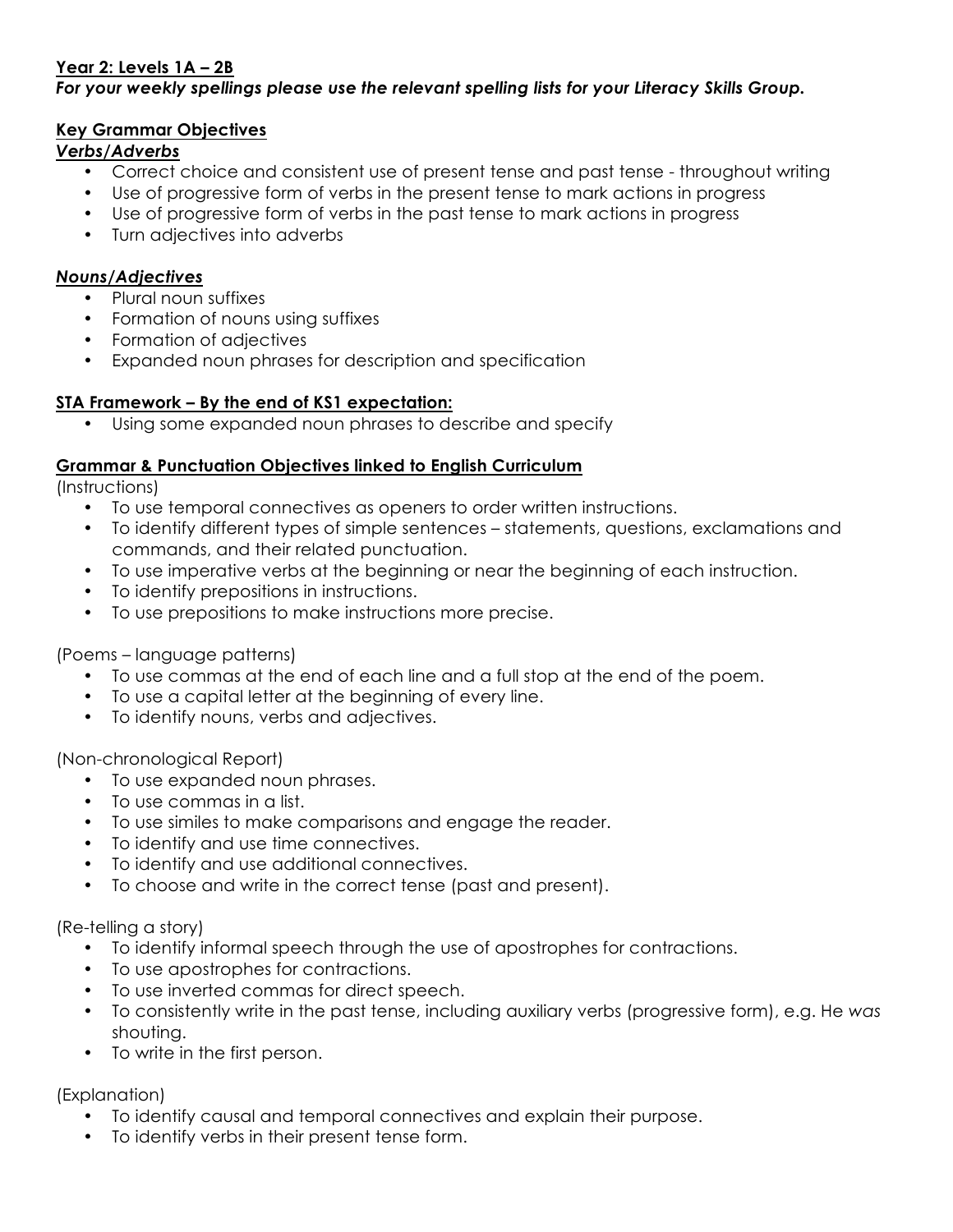- To write in the present tense, including auxiliary verbs (progressive form) for captions, e.g. The machine *is squashing* the metal.
- To use causal connectives for subordination, e.g. *because, when, if*.
- To use a comma before a subordinating connective.

## (Persuasion)

- To understand what a pronoun is, and to use personal pronouns to persuade.
- To recognise and construct expanded noun phrases, through the use of adjectives.
- To use question marks for rhetorical questions.
- To use exclamation marks when exaggerating.

## (Poetry – free verse)

- To use a full stop at the end of each verse.
- To use expanded noun phrases.
- To use similes to make comparisons and create imagery.

## (Traditional stories)

- To understand and recognise direct speech.
- To know how to punctuate direct speech.
- To use exclamation marks and ellipses for dramatic effect.
- To know how a compound sentence is different from a simple sentence.
- To write compound sentences using co-ordinating the conjunctions *and, but, or*.

## Extended Stories 1)

- To write consistently in the past tense.
- To use apostrophes to mark singular possession in nouns, e.g. Roald Dahl's books....
- To use capital letters for proper nouns and titles of books (main words, not connecting words).

# (Extended Stories 2)

- To generate expanded noun phrases and descriptive verbs for effect to describe their own character/s.
- To include a question mark at the end of every question.
- To use personal pronouns to address the reader, e.g. 'You and I...', 'We...'
- To know how a compound sentence is different from a simple sentence.
- To write compound sentences using co-ordinating the conjunctions *and, but, or*.

### (Extended Stories 3)

- To identify direct speech and know where inverted commas are used to demarcate direct speech.
- To use descriptive verbs instead of 'said' to match the personality and feelings of each character.
- To use apostrophes for contractions in informal speech.

# (Extended Stories 4)

- To use inverted commas to demarcate direct speech.
- To use descriptive verbs instead of 'said' to match the personality and feelings of each character.
- To use apostrophes for contractions in informal speech.
- To write exclamative sentences, using exclamation marks.

# (Extended Stories 5)

- To generate precise nouns to match their setting/action.
- To use ...ly and ...ing words as sentence openers.